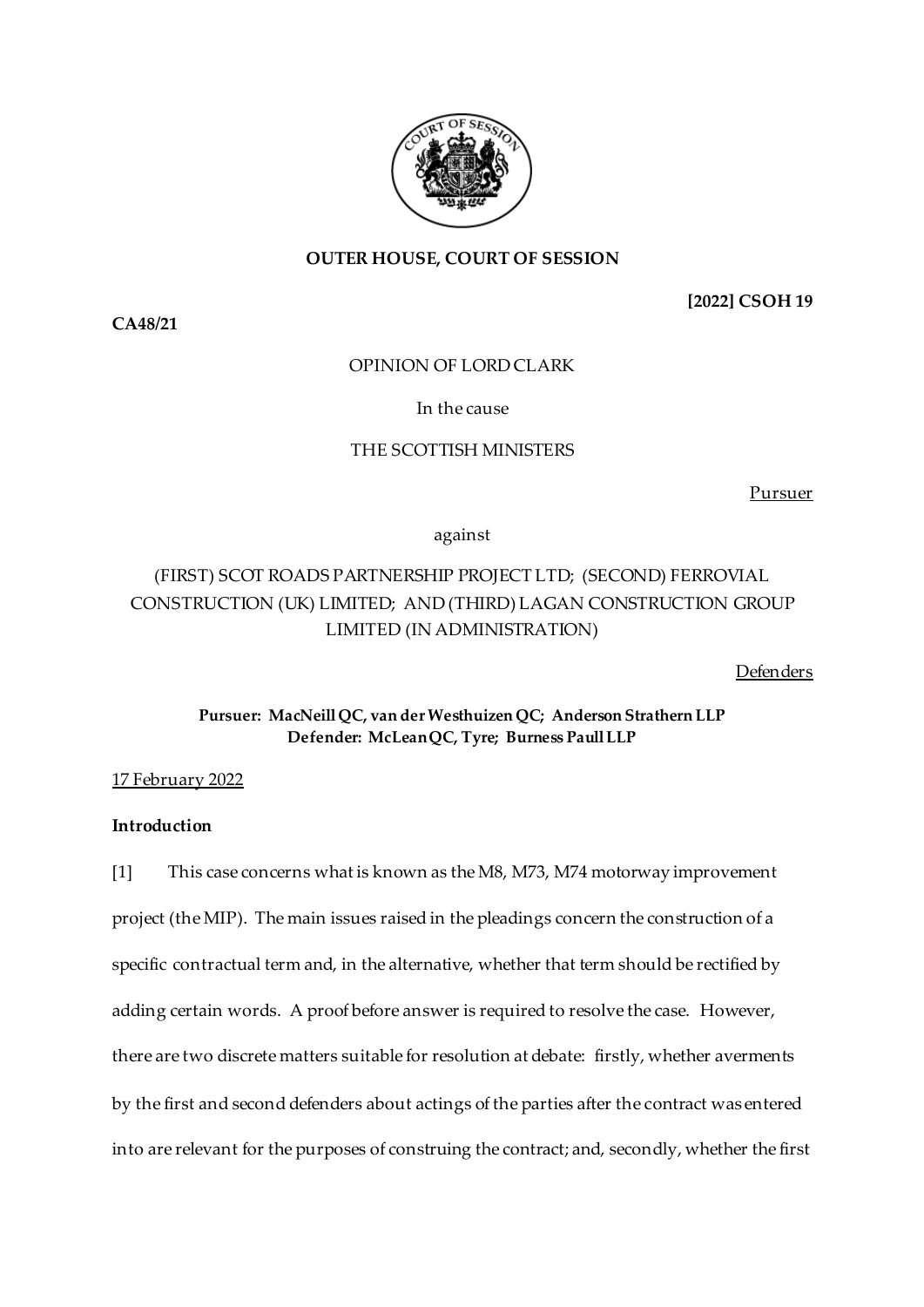and second defenders have made relevant averments about third parties being affected by the proposed rectification. The case called before me for a debate on those matters. The third defender has not entered appearance. The first and second defenders were represented by the same counsel and joint submissions on their behalf were made.

# **Background**

[2] On 13 February 2014, the pursuers and the first defender entered into an agreement in relation to the MIP. The agreement was described as a design, build, finance and operate agreement (the DBFO agreement). Under the DBFO agreement, the first defender had to design, build and finance the works required for the MIP, and thereafter to operate and maintain that part of the road network for 30 years until 15 March 2047. In consideration for performing its obligations, the first defender receives payments from public funds. The first defender sub-contracted the construction works to a joint venture, comprised of the second and third defenders. On 13 February 2014, the first defender and the joint venture entered into a contract known as the New Works Agreement, in terms of which the joint venture, described as the New Works Contractor, was to provide certain works and services to the first defender in relation to the MIP.

[3] As the MIP proceeded, the progress of works across the site was noted to be slower than required to satisfy the construction programme. Various issues arose and disputes began to block progress of the MIP. Following discussions, the parties entered into an agreement for general settlement (the AGS). The pursuers seek, in their first conclusion, declarator that the effect of Clause SIXTH of the AGS is that all pecuniary claims by the first defender against the pursuers, with some limited exceptions, have been waived. This is based upon what the pursuers say is the proper construction of the clause. If that argument

 $\mathfrak{D}$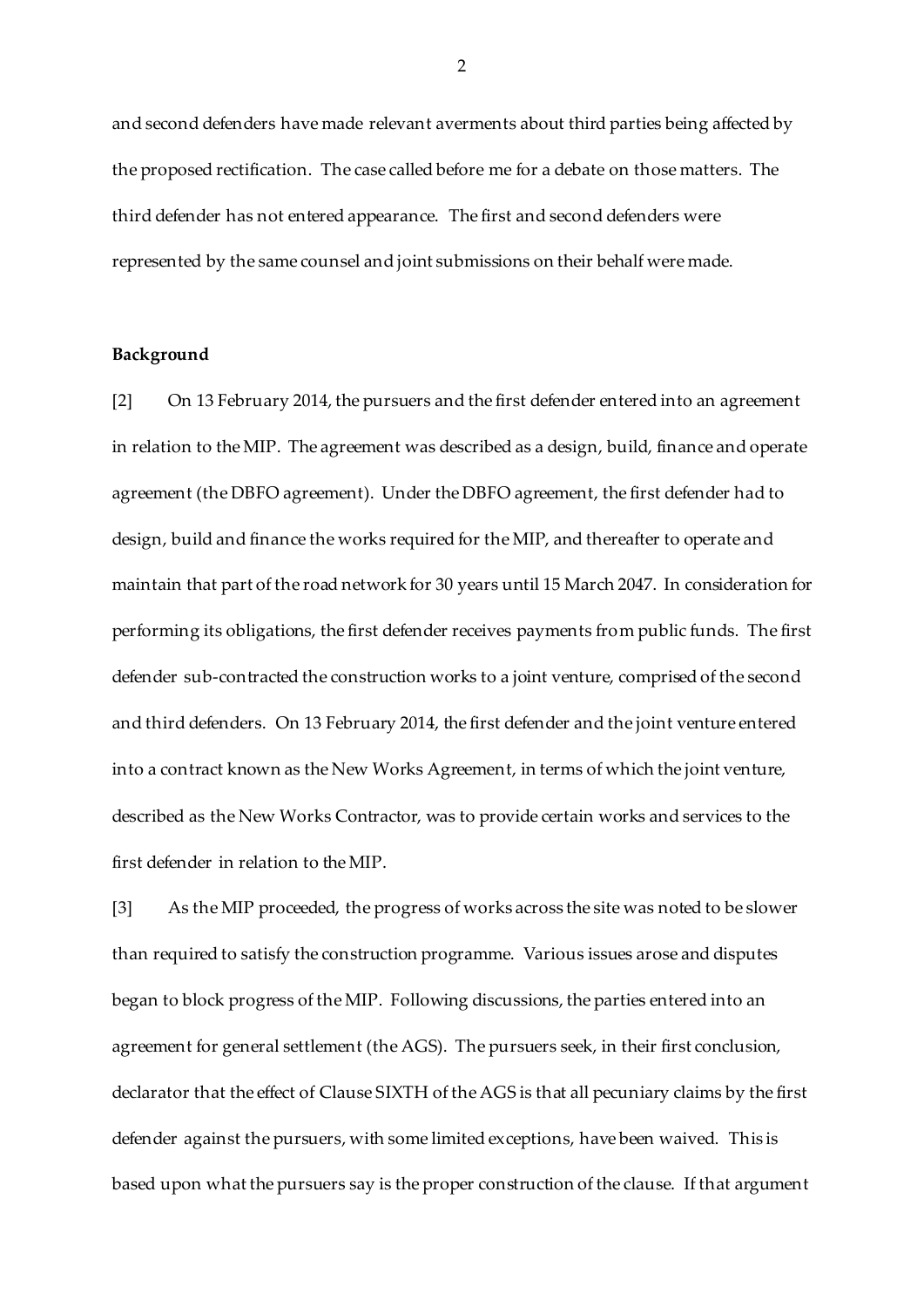fails, in the alternative the pursuers seek rectification of Clause SIXTH to add certain words. The first defender has lodged a counterclaim seeking declarator that only claims arising out of circumstances pre-dating the execution of the AGS were waived by Clause SIXTH, and that claims arising from circumstances post-dating the AGS are unaffected thereby. In short, the dispute to be resolved after a proof before answer is about whether all pecuniary claims, other than the specified exceptions, have been waived (the pursuers' position) or whether only pre-AGS claims have been waived (the defenders' position).

[4] In order to provide all of the relevant background, Clause SIXTH, the conclusions in the summons and the disputed averments are quoted below. They each make some reference to certain contractual terminology. Where any such terminology requires to be explained in order to follow what is said, that is done in very brief terms. However, for the purpose of understanding parties' submissions and my decision and reasons on the issues at this debate, it may suffice to note the following headline points. The first challenge by the pursuers is to the relevancy of averments by the defenders about the parties' actings after the date of the AGS. In simple terms, the averments refer, among other things, to the pursuers having at least for a period of time after the AGS adhered to the terms of the DBFO. This is taken by the defenders to indicate that the pursuers knew that not doing so would result in being liable to the first defender in any claim it made for a breach. That conduct is said to support the defenders' position that waiver of claims in Clause SIXTH was in respect only of claims arising prior to the AGS, and not continuing into the future. The averments are also said to demonstrate the unlikelihood of the pursuers' interpretation being correct, when one has regard to what the results of that interpretation might be as to the actual commercial outcome for the parties. The pursuers argue that as a matter of law actings after a contract is entered into are not relevant for the purpose of construing its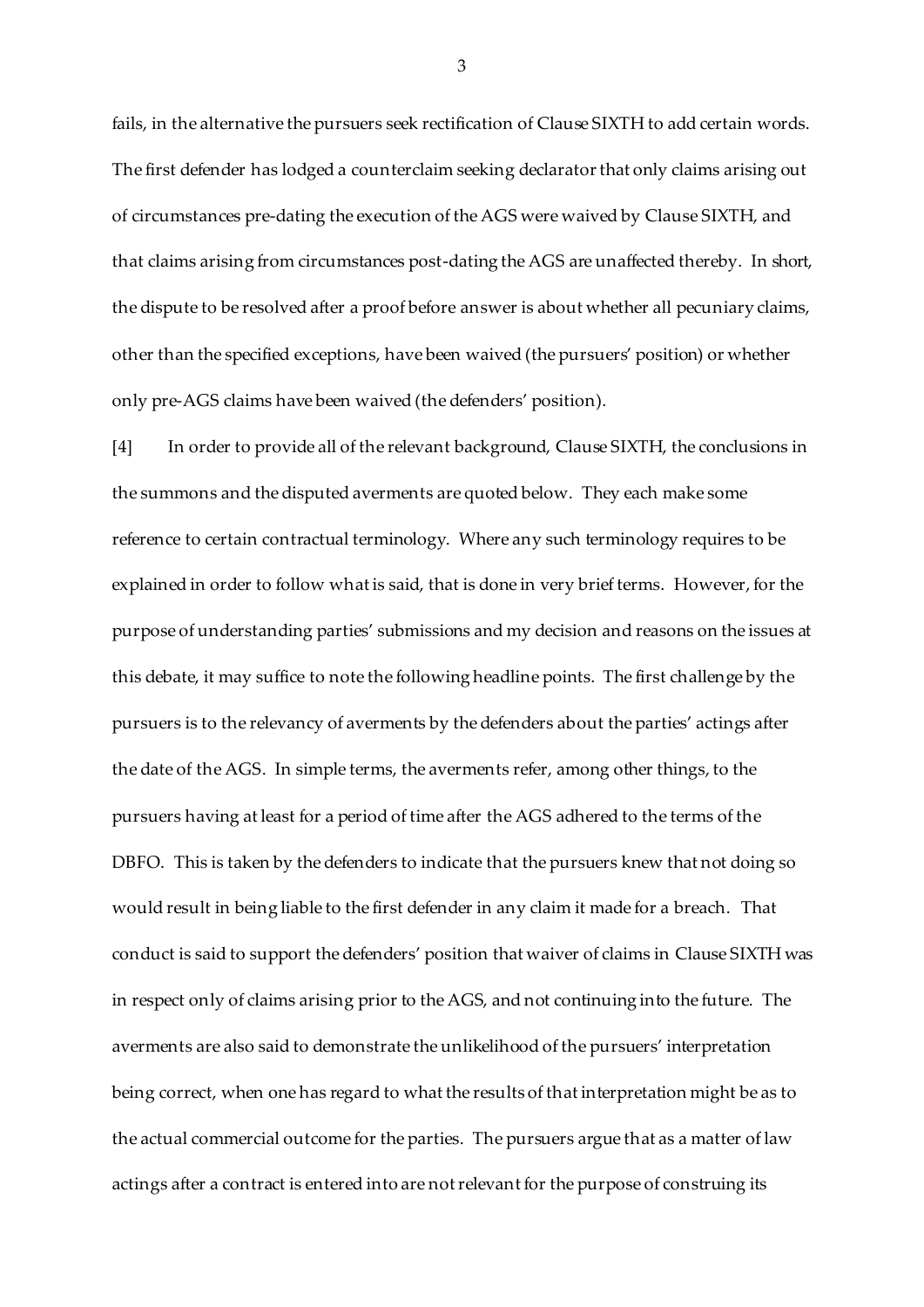terms. The defenders argue that there is case law supporting the opposite view and they also contend that the averments are relevant to the issue of rectification. The second challenge made by the pursuers is to relevancy and specification of the defenders' averments about third parties being affected by the proposed rectification. The defenders say that these averments meet the requirements of the relevant statutory provision and in any event are relevant to the rectification issue in general.

# **The AGS**

[5] Among other things, the AGS provided for the New Works Contractor to receive substantial additional sums of money and for the waiver of certain claims. Clause SIXTH of

the AGS provides:

"In consideration of this Agreement and sums due thereunder being paid to the Company [ie the first defender] and the New Works Contractor, the New Works Contractor and the Company waive the right to all claims of any nature whatsoever (other than those which may flow from a Scottish Ministers Change or a Qualifying Change in Law) which the New Works Contractor and/or the Company may have at the date of this Agreement or in the future against or in respect of the Scottish Ministers and/or the Company relating to the New Works."

A Scottish Ministers Change or a Qualifying Change in Law are, in broad terms, changes

which affect the works and for which the first defender is entitled to payment.

### **Orders sought by the pursuers**

[6] The following orders are sought in the first and second conclusions in the summons:

"1. For declarator that on a proper construction of stipulation or clause (hereinafter clause) SIXTH of the Agreement for General Settlement entered into between the Pursuers, the First Defender and Ferrovial Lagan JV on 15 September 2016 ('the AGS'), the Pursuers having paid to the First Defender the sums due under the AGS, the First Defender has waived its right to any and all pecuniary claims of any nature whatsoever that it may have had as at 15 September 2016 or that may otherwise have arisen thereafter, against or in respect of the Pursuers, relating to the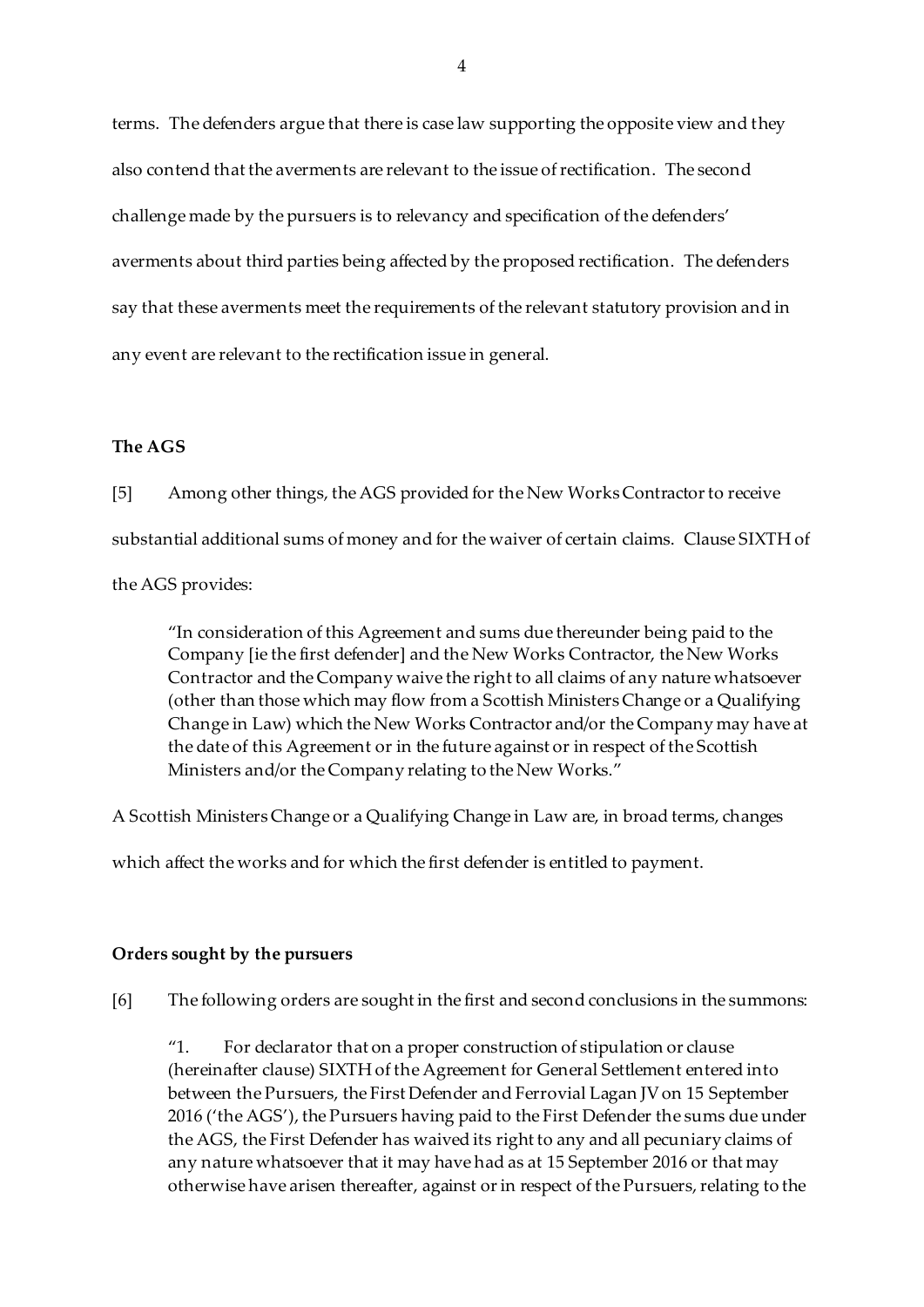New Works under the design, build, finance and operate agreement between the Pursuers and the First Defender dated 13 February 2014 ('the DBFO Agreement'), other than those that flow from a Scottish Ministers Change or a Qualifying Change in Law or that arise as the result of the operation of the DBFO Agreement, Schedule 6 (Payment Mechanism);

2. In the alternative to Conclusion 1 above, for an order for rectification of Clause SIXTH of the AGS, in terms of section 8 of the Law Reform (Miscellaneous Provisions) Scotland Act 1985, by (i) the insertion of the words 'pecuniary' immediately before the words "claims of any nature" in the first paragraph thereof and (ii) the insertion of the words "or which may arise as the result of the operation of the DBFO Agreement Schedule 6 (Payment Mechanism)" immediately after 'Qualifying Change in Law'."

Schedule 6 of the DBFO agreement deals with certain rights to payment and it covers,

among other things, the right of the first defender to monthly payments from the pursuers

(including what is described as a Monthly Unitary Charge) during the further thirty year

period of the DBFO.

# **The pursuers' first challenge**

# *Averments sought to be excluded*

[7] The first and second defenders (in answer 30 in each of their answers) make the

following averments regarding events that occurred after the date of the AGS, said to be

relevant to the construction of Clause SIXTH:

"The AGS was seen by the parties as a temporary remedy to allow the DBFO Agreement to survive and operate as planned for the future in all respects. In that regard it initially worked well, allowing rapid progress from September 2016 to May 2017 during which period approximately 40% of the New Works were built. Once Permits to Use had been issued at the end of May 2017, however, the Pursuers reverted to a more obstructive approach to management of the MIP leading to an extensive delay to Final Completion, during which period the Pursuers were entitled to withhold 5% of the Monthly Unitary Charge from the First Defenders at no risk to themselves. In relation to the Pursuers' 'more obstructive approach' following May 2017, for example, having been prepared previously to accept Company Notices of Change ('CNCs') for suitable design changes, the Pursuers did not accept a single Company Notice of Change that was related to design following the issue of Permits to Use, other than (e.g.) a very minor change to allow a woodland footpath to be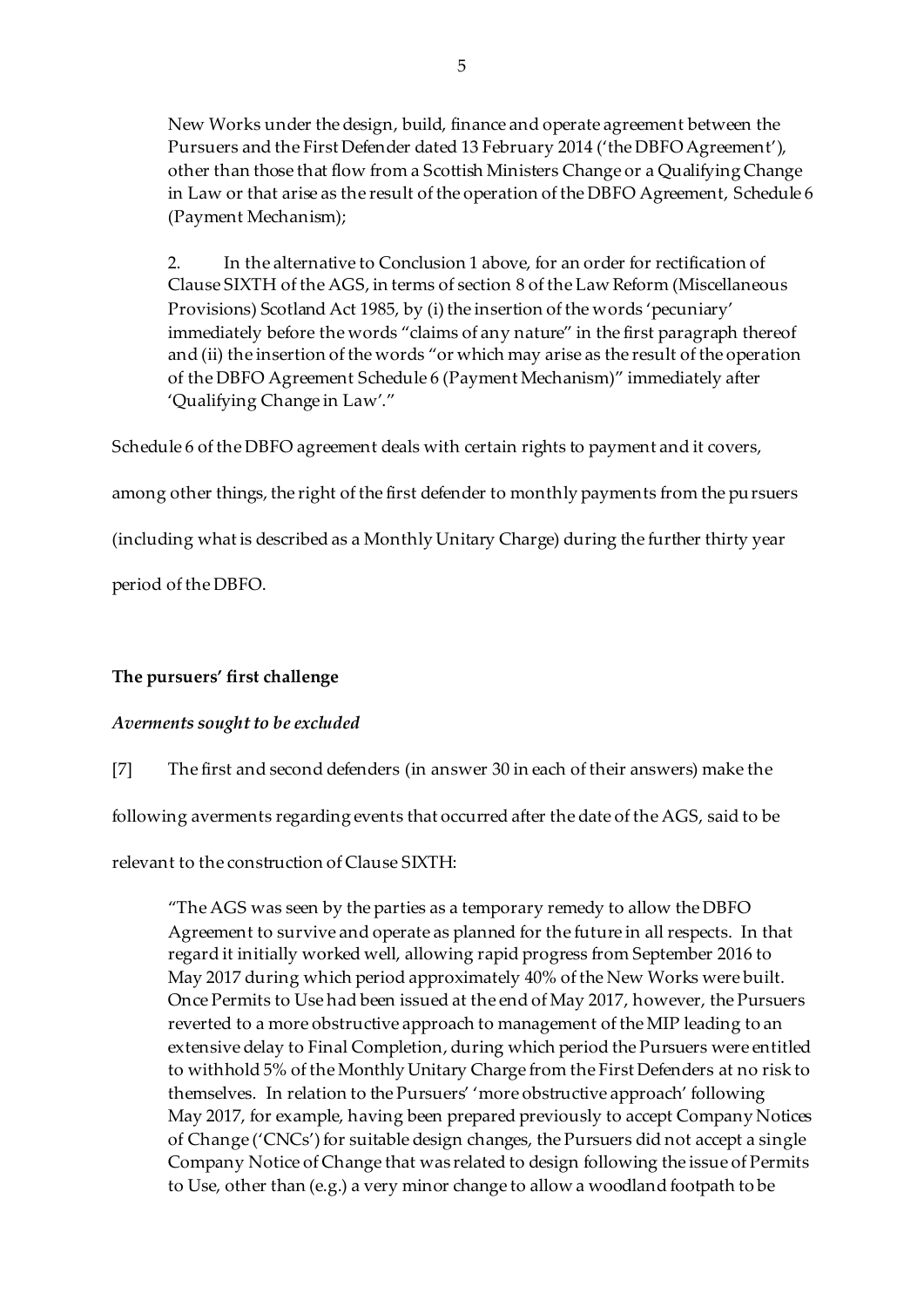diverted to avoid a badger's sett (CNC 66). They also stopped accepting CNCs for proposals for closure of carriageways of a type which had been acceptable to them between September 2016 and May 2017. Reference is made to a letter from the New Works Contractor to the First Defender dated 4 December 2017 setting out some examples of the problems caused by the Pursuers' obstructive approach to such matters after Permits to Use had been issued. A copy of said letter is produced and its terms held as incorporated herein *brevitatis causa*. Such obstructive behaviour was in breach of Clause 76.1 of the DBFO Agreement (entitled 'Scottish Ministers not to Hinder Company') and of the Pursuers' obligations under the initial paragraphs of the AGS to work together with the other parties thereto in a spirit of mutual trust and co-operation to ensure that the terms of the AGS and the DBFO Agreement were honoured and their aims achieved."

The AGS provided for Permit to Use (PTU) dates, that is, for certain phases of the works to be achieved by 31 May 2017. The PTU date for each phase is the date on which the pursuers acknowledge the issue by the first defender of substantial completion certificates and confirm that the phase of the works is to be made available for public use with immediate effect. A Company Notice for Change is, in broad terms, a change in respect of the works, proposed by the first defender.

### *Submissions*

### *Pursuers*

[8] These averments were irrelevant to the question of the meaning of Clause SIXTH which must be judged as at the date the AGS was entered into, namely 15 September 2016. A contract cannot be construed by reference to the subsequent conduct of the parties: *James Miller & Partners Ltd* v *Whitworth Street Estates (Manchester)* Ltd [1970] AC 583, Lord Reid at 603 D-E, Lord Hodson at 606 E, Viscount Dilhorne, at 611 D-E, and Lord Wilberforce, at 614 H to 615 A; *L. Schuler AG* v *Wickman Machine Tool Sales Ltd* [1974] AC 235, Lord Reid at 252 C-F, Lord Morris of Borth-y-Gest, at 260 G, Lord Wilberforce at 261 C, Lord Simon of Glaisdale at 268 E to 269 D, Lord Kilbrandon at 272 D-G, and Lord Simon at 269 C-D. In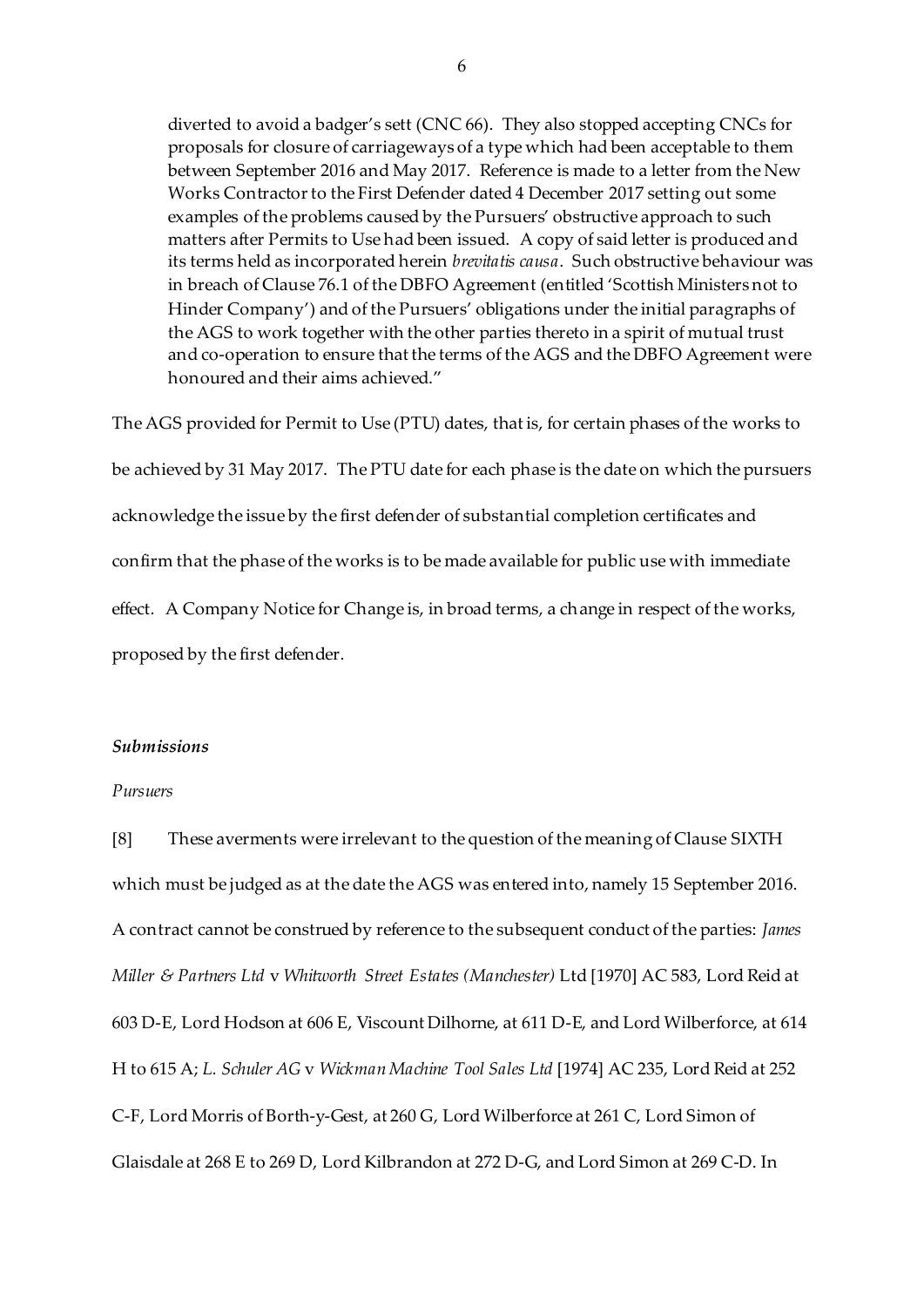*McBryde*, The Law of Contract in Scotland, (3rd ed., 2007), at paragraphs 8-30 to 8-32, the author barely cast doubt on the rule, although mentioning some potential exceptions. None of these exceptions applied in the present case. The rule has been applied without question by, among others, the Lord President in *SSE Generation Ltd* v *Hochtief Solutions AG*, 2018 SLT 579, at [258]. Moreover, this court, when considering this very contract, had determined that actings subsequent to the AGS are not admissible as an aid to its construction: *Scot Roads Partnership Project Ltd* v *The Scottish Ministers* [2019] CSOH 113, paragraph [38](iii). This position had been urged on the court in that action on behalf of the first defender in the present action (as narrated at paragraph [33]).

[9] In any event, aside from the inadmissibility of evidence that would be required to prove these averments, the defenders' position (that the subsequent conduct of the parties indicates that Clause SIXTH was intended to waive future claims) was obscure. None of the pursuers' conduct was prayed in aid to support any inconsistency between that conduct and the pursuers' interpretation of the clause. The pursuers' actings since September 2016 have all been wholly consistent with their position that the waiver in the clause was of claims then existing and in the future.

#### *Defenders*

[10] The court should apply commercial common sense when determining the interpretation of Clause SIXTH, and should avoid an unconscionable and inequitable (and therefore unlikely) construction, or an outcome where one party is in a position to break its contract with impunity: cf *Ashtead Plant Hire Co Ltd* v *Granton Central Developments Ltd* 2020 SC 244, paras [10] to [17]; *Van Oord UK Ltd* v *Dragados UK Ltd* 2021 SLT 1317, para [20]). To that end, the court is entitled to consider the likely commercial outcomes of the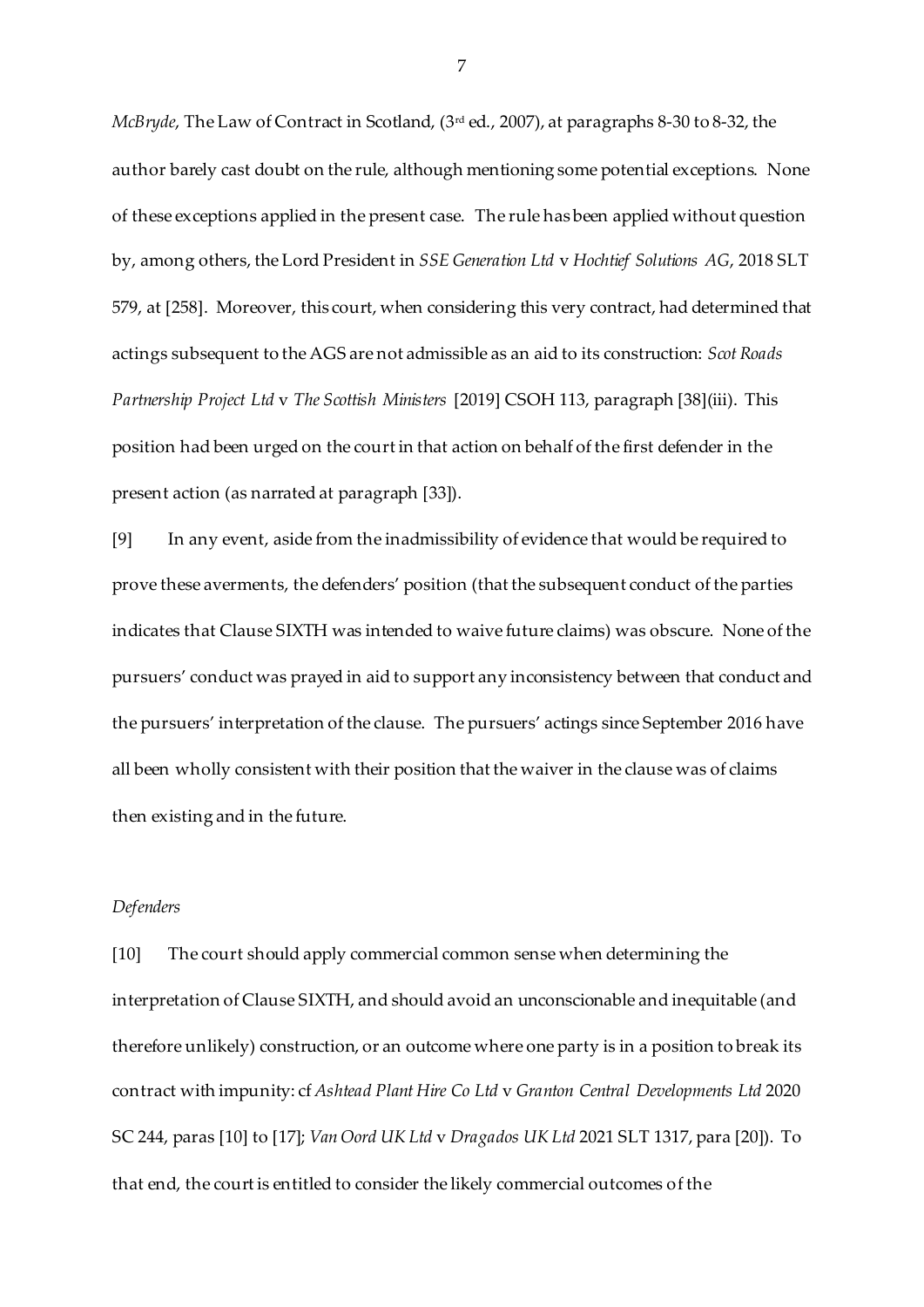interpretations being advanced by the parties. In that context, what actually happened after conclusion of the AGS may be the best evidence of, and the best illustration of, the inequity that may result from the pursuers' construction. It was accepted by the defenders that the general rule is that a contract should not normally be construed by reference to the subsequent conduct of the parties. There are, however, exceptions. It had repeatedly been held, including at appellate level, in Scotland that in a situation where there is ambiguity in a contract the court may look at the actings of the parties post-execution of the contract as an aid to construction: see e.g*. Baird's Trs* v *Baird & Co* (1877) 4 R 1005, Lord Justice-Clerk Moncrieff 1016-7, 1019; *Scott* v *Howard* (1881) 8 R (HL) 59, Lord Watson at 67; *Hunter* v *Barron's Trs* (1886) 13 R 883, Lord Craighill at 892; *Boyle & Co* v *Morton & Sons* (1903) 5F 416, Lord Justice-Clerk Macdonald at 421, Lord Young at 422, Lord Trayner at 422, Lord Moncrieff at 423; *Welwood's Trs* v *Mungall* 1921 SC 911, Lord President Clyde at 926; and *Scottish Residential Estates Development Co Ltd* v *Henderson*, 1991 SLT 490, Lord Dunpark at 492. The practical utility of doing so in appropriate cases was discussed by Professor McBryde in his commentary on the case of *Cameron (Scotland) Ltd* v *Melville Dundas Ltd* 2001 SCLR 691, at 696. The present case fell to be included in that category of exception. There was obvious and accepted ambiguity: the parties to the action all agree that the wording of Clause SIXTH does not mean what it says, but they disagree on what it is meant to mean. In those circumstances how the parties acted subsequent to entering into the agreement may be a useful guide as to what they mutually thought the agreement was intended to achieve, whatever they may now say.

[11] The defenders offer to prove that, in light of the intention of all parties to "reset" the DBFO agreement to allow Permits to Use to be issued, parties entered into the AGS. The defenders also offer to prove that their interpretation of Clause SIXTH of the AGS is correct.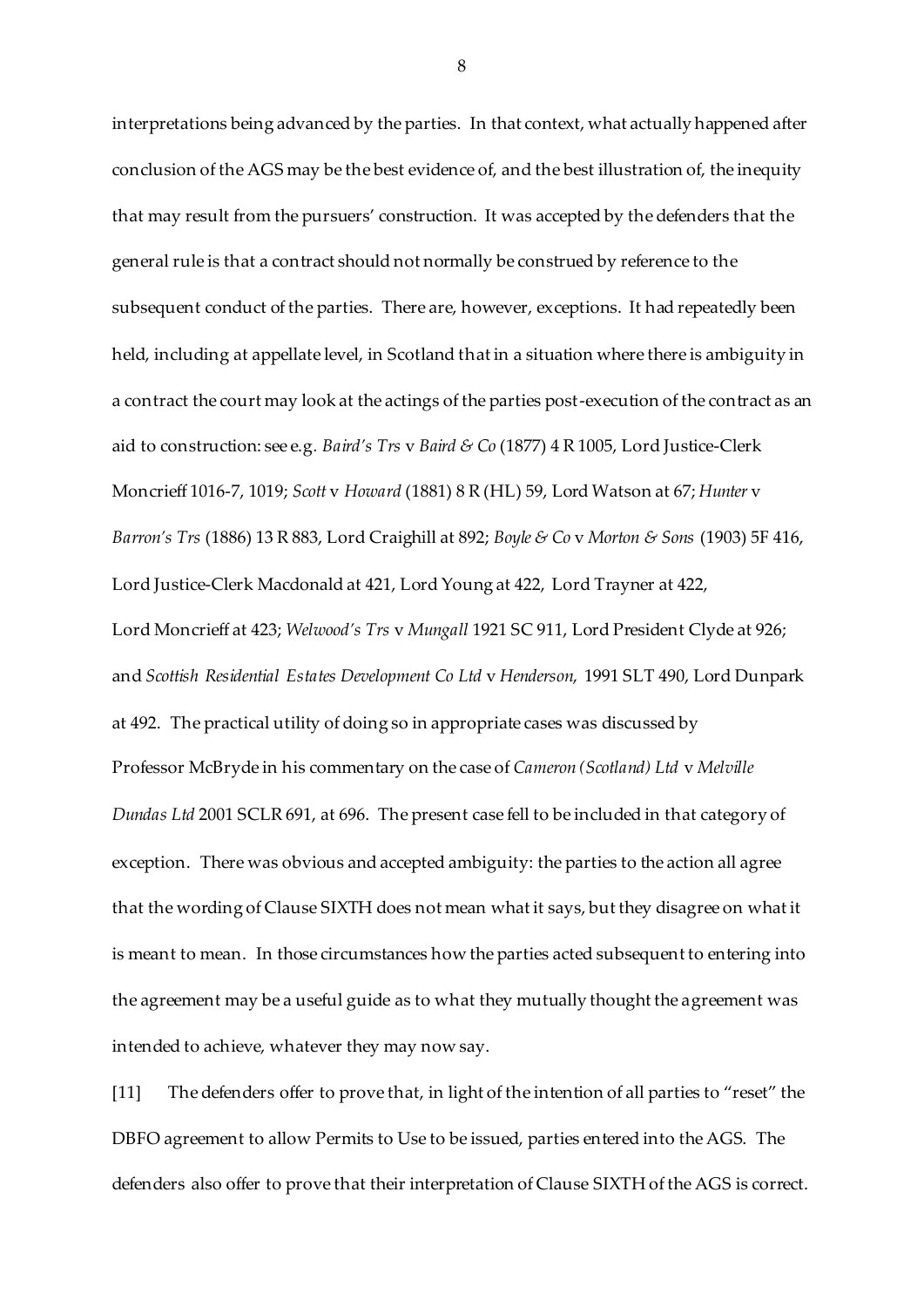In order to determine that, averments about the parties' conduct following execution of the AGS were relevant. The averments also demonstrated the unlikelihood of the pursuers' interpretation being correct, when regard is had to what the results of their interpretation might be in relation to the actual commercial outcome for the parties, which in turn is relevant when the court comes to consider the application of commercial common sense. [12] Averments of parties' actions after the conclusion of a contract may have an additional role to play when the court comes to consider whether rectification of that contract should be ordered, in terms of section 8 of the 1985 Act: *Patersons of Greenoakhill Limited* v *Biffa Waste Services Limited* 2013 SLT 729, Lord Hodge at [43]. For that reason also, the averments objected to should be allowed to remain on record.

#### *First challenge: decision and reasons*

[13] It was argued for the defender that these averments illustrated *inter alia* that in the period from the execution of the AGS in September 2016 to the issue of Permits to Use in May 2017, the pursuers did not act in a manner which suggested that they felt themselves to be able to breach their contractual duties at will without any risk of a pecuniary claim being made against them, and are therefore potentially relevant to the question of whether there was any antecedent agreement between the parties to that effect.

[14] In Scots law, the general rule is that actings after the date of the contract are not relevant for the purposes of construction. That is now well-established: see eg *SSE Generation Ltd* v *Hochtief Solutions AG,* Lord President (Carloway) at [238], and *SI 2016 Ltd and Ors* v *AMA (New Town) Ltd and Ors* 2019 CSOH 99, Lord Doherty at [51]. This follows the position taken in English cases by the House of Lords: *James Miller & Partners v Whitworth Estates (Manchester) Ltd*; *L Schuler AG* v *Wickham Machine Tool Sales Ltd*.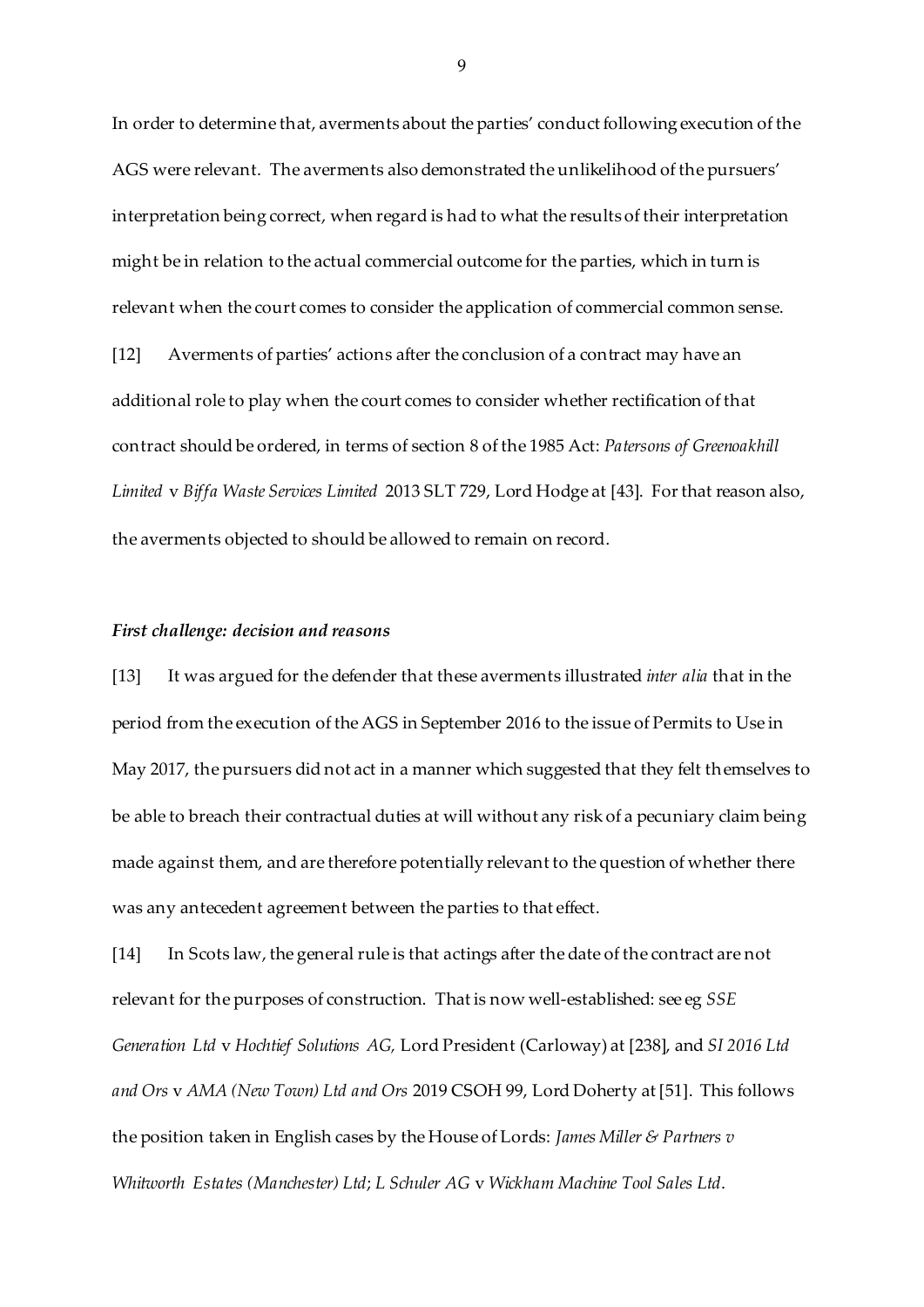[15] While Professor McBryde has expressed his own views on the point, in his textbook (*supra* at paragraph 8.30) he expressly acknowledges the general rule. He goes on to describe the main exception as being "some cases of ambiguity (whether arising from express terms or the lack of a term)". It is correct that the case law may provide some support for that view (see eg *L Schuler AG* v *Wickham Machine Tool Sales Ltd* at 261 D) but the important point, made by Lord Wilberforce in that passage, is that it is elementary law that an ambiguity in this context is not to be equated with difficulty of construction. For such an ambiguity, there needs to be a word or phrase that, read literally or on its face, can be understood in more than one way; that is, has more than one possible meaning. In contracts, such genuine ambiguities are quite rare. What tends to occur in a contractual dispute about meaning is not precisely what the word or phrase means, but how it is to be understood in the particular context. A good example of such an ambiguity might be *Hunter* v *Barron's Trs* in which the use of "Whitsunday" could have been either a reference to the date formerly used for Whitsunday (26 May) or the date that had come to be used (15 May) with the use of that term varying across the country.

[16] Senior counsel for the defenders relied upon a number of decisions in Scottish cases which pre-dated the very many modern authorities that have come to lay out the approach to contractual construction. It was submitted that in recent cases in which the court had reiterated the principle that evidence of actings after the contract was entered into is not relevant to construction (*Scot Roads Partnership Project Limited* v *The Scottish Ministers* [2019] CSOH 113 and *SSE Generation Ltd* v *Hochtief Solutions AG*) the authorities now founded upon by the defender were not put before the court. In my view, it would have made no difference to the outcomes. Ultimately, however, senior counsel relied upon there being an exception to the general rule when an ambiguity existed. It was submitted that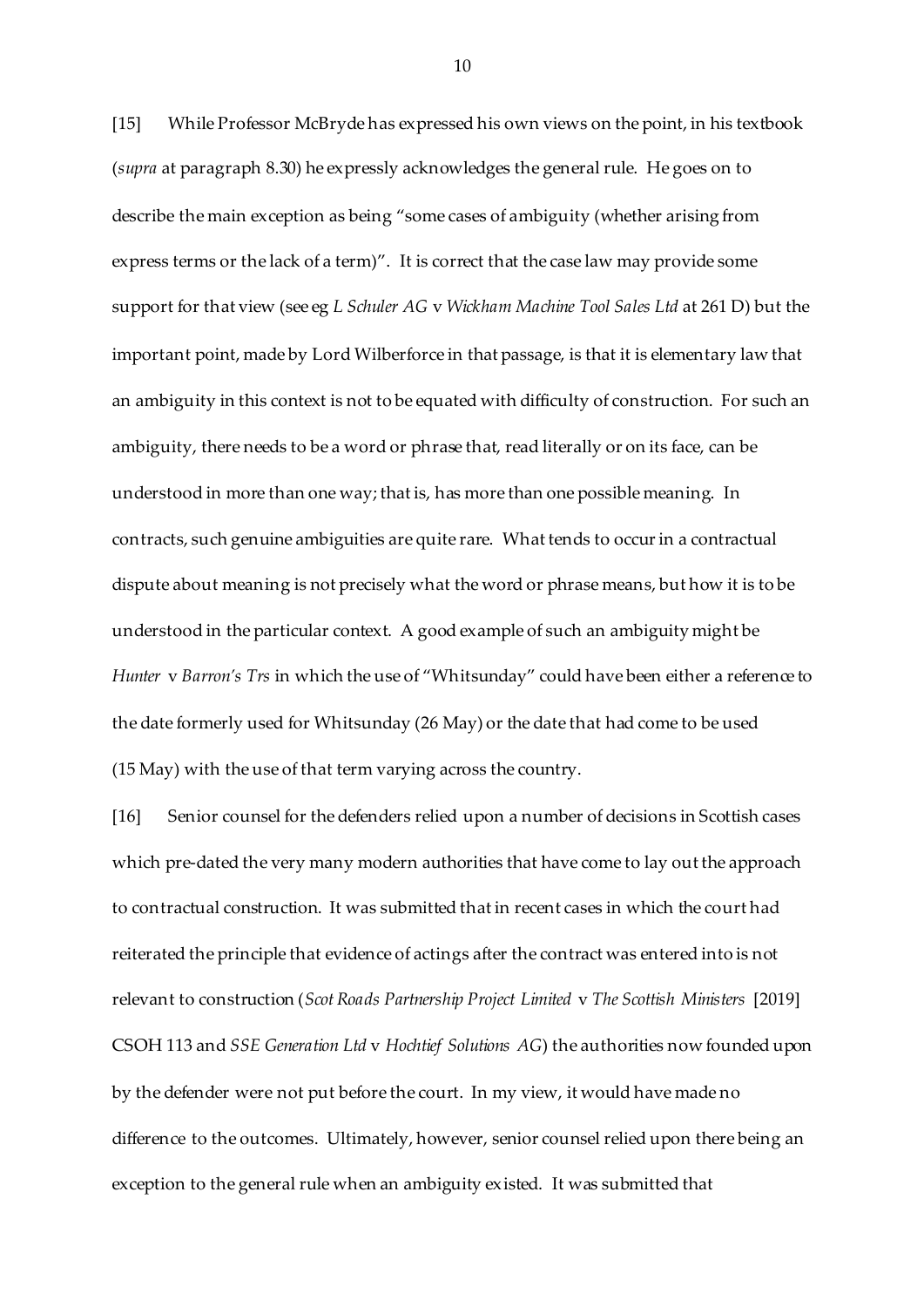Clause SIXTH was obviously ambiguous, given that the pursuers said there was a need to construe it as restricted to pecuniary claims. Along with the alternative proposal to rectify, that was an admission of ambiguity. The reference to "in the future" was said to be a highly ambiguous clause.

[17] In my opinion, there is no ambiguity in the provisions in Clause SIXTH. The fact that, having regard to the context, purposiveness or commercial common sense, different interpretations might be argued does not indicate that there is an ambiguity. No words or phrases were identified that could, applying the concept of ambiguity in its proper sense, have more than one meaning. The expression "in the future" is not ambiguous. On the issue of ambiguity, I respectfully agree with the view expressed by Lord Doherty in *SI 2016 Ltd and Ors* v *AMA (New Town) Ltd and Ors* (at [51]), that is, reserving my position on whether actings after entering into the contract can be a legitimate guide to interpreting an ambiguous term. Senior counsel for the pursuer also argued that the post-contractual actings could be taken to illustrate what the parties had in mind as regards commercial common sense. There is no authority for that proposition. It is commercial common sense at the time of the contract that is to be considered, including, no doubt, foreseeable consequences.

[18] The pursuers' further challenge is that in any event the averred actings of the pursuers after the AGS was entered into are not in any way inconsistent with the construction put forward by the pursuers and hence are irrelevant in the most general sense. That issue does not arise, in light of the decision I have reached on exclusion of such evidence for the purposes of construction. However, had it arisen, while it is not entirely clear how the averments would assist the defenders on construction, evidence would have been required to reach a final view on the point.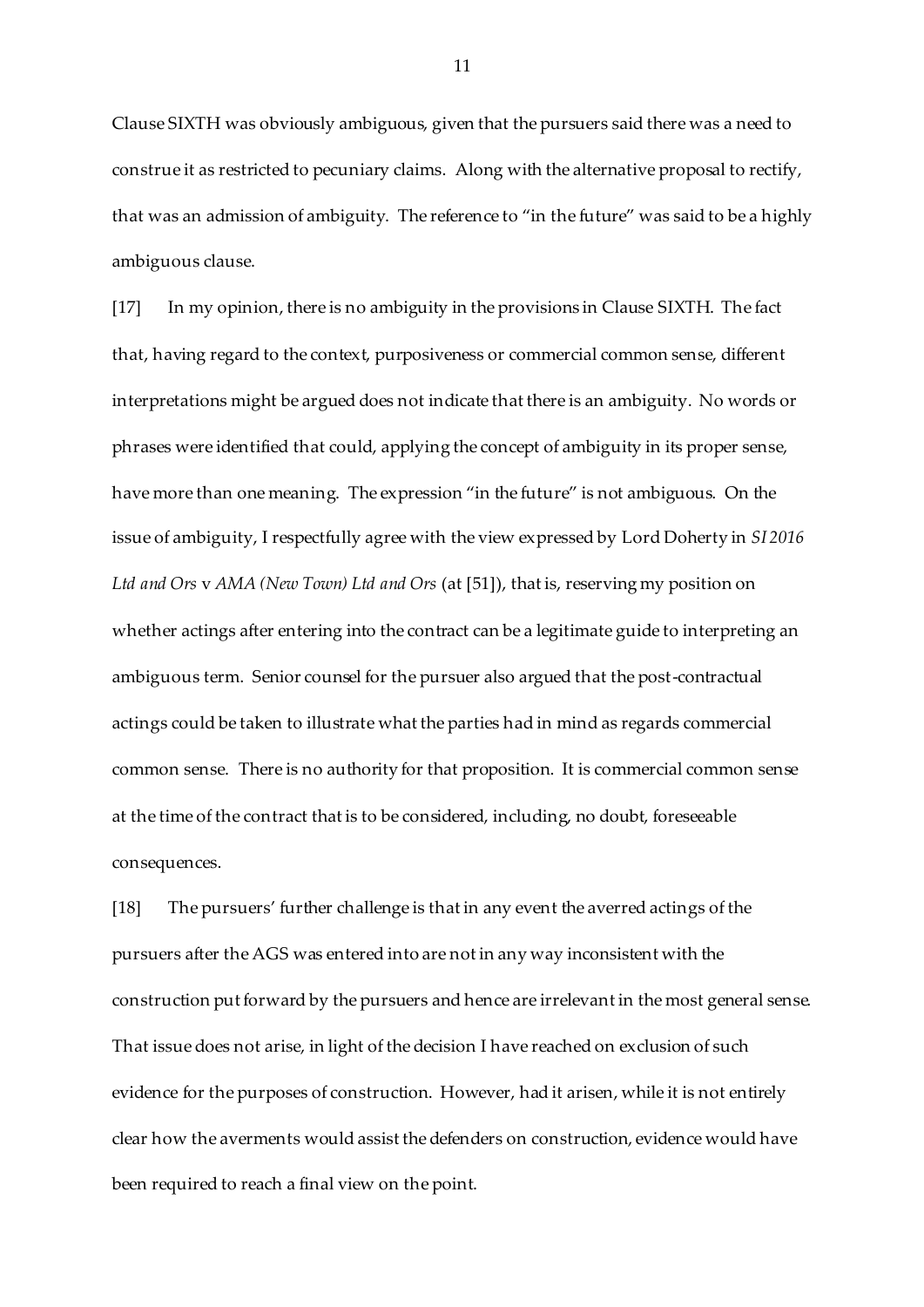[19] As to the relevancy of these averments in relation to rectification, the pursuers argued that in the way they are drafted and included in the defences, it was not the defenders' intention to rely on them regarding rectification. For that to be so, it was submitted, the averments ought to have been repeated elsewhere in the pleadings. There is obviously a conventional approach when pleading on a particular issue in answers to make reference to averments in a different answer which are also to be relied upon for that issue, but I would have been unable to find the averments irrelevant simply on the basis of where they appear in the answers.

[20] The pursuers' further point is that these averments are in any event entirely irrelevant to the rectification point, because all of the claims to which the defenders refer are pecuniary claims and the insertion of the words proposed in the second conclusion would make no difference to the defenders' position. In other words, post-contractual actings which relate to pecuniary claims cannot affect a proposed rectification to include such claims. I accept that submission. It is very difficult to see how the averments in question can affect the proposed rectification, which seeks to restrict the scope of the waivers in Clause SIXTH to pecuniary claims. Moreover, there is obviously no suggestion for the defenders that they wish the reference to claims that are waived to include non-pecuniary claims; on the contrary, the defenders view Clause SIXTH as a waiver only of pecuniary claims, although they say it was just pre-AGS pecuniary claims. In *Patersons of Greenoakhill Limited* v *Biffa Waste Services Limited*, Lord Hodge (at [43]) explained that it may also be relevant when dealing with rectification to consider the conduct of the parties after they signed the impugned contractual document, as that may cast light on parties' intention when they entered into the contract and the weight to be attached to such conduct will vary depending on the nature and quality of the pre-contractual evidence. There is nothing in the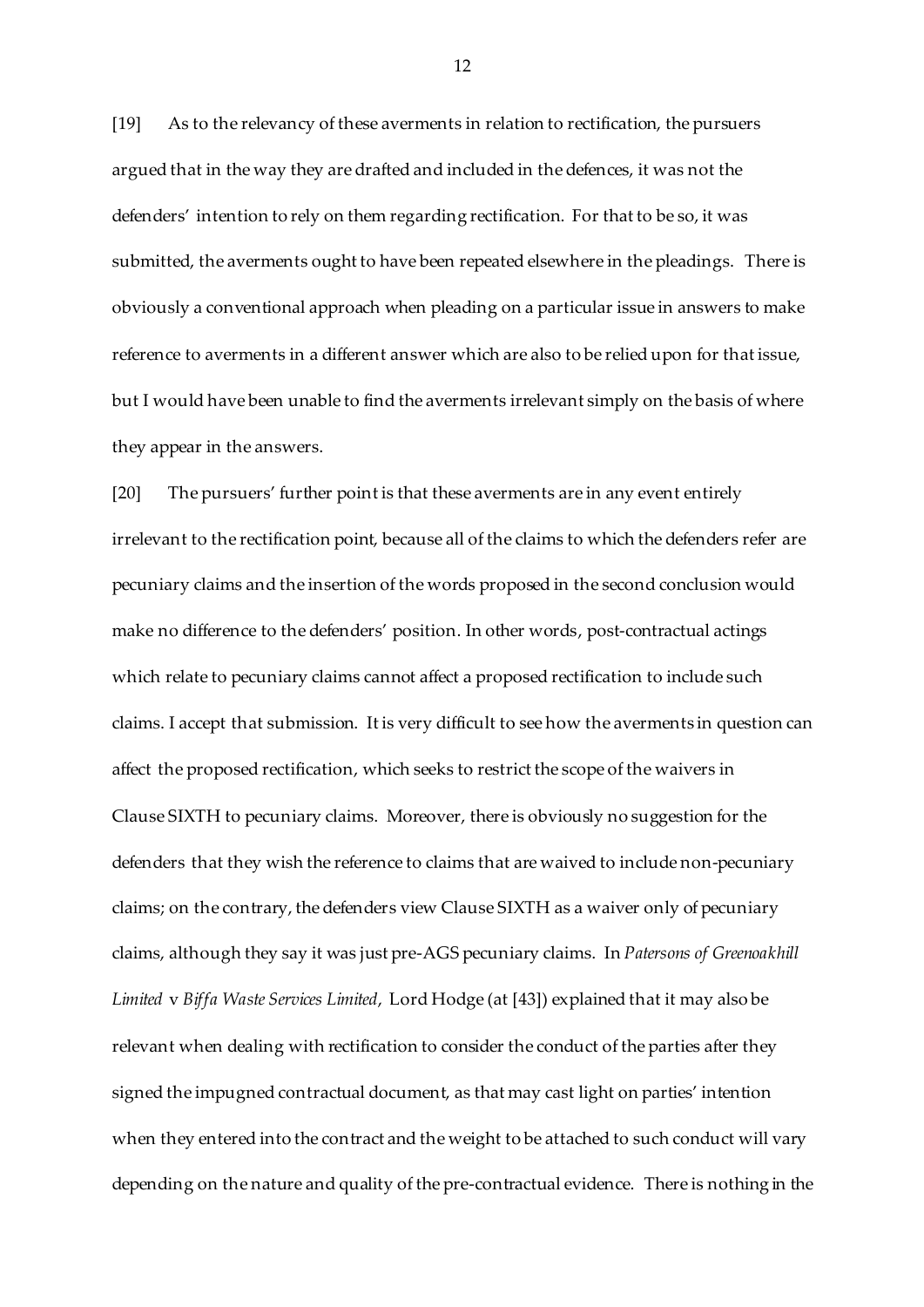averments quoted above that casts any light on the parties' intention when they entered the contract, so far as the proposed rectifications are concerned.

[21] I therefore conclude that the averments are irrelevant, both in respect of construction of the contract and the claim for rectification, and fall to be excluded from probation.

# **The pursuers' second challenge**

### *Averments sought to be excluded*

[22] In answer 39, having averred that the AGS does not require to be rectified in any

way, the first and second defenders go on to make the following averments:

"Under reference to Section 9 of the Law Reform (Miscellaneous Provisions) (Scotland) Act 1985, interests of various persons would be adversely affected to a material extent by the Pursuers' proposed rectifications, including the First Defender's funders. Said funders include: (i) third party shareholders of the group holding company of the First Defender, who provide equity support to the First Defender, including: PiP Management Limited; Meridiam Infrastructure Finance Sarl; Amey Ventures Asset Holding Limited; and Cintra Infrastructures UK Limited; (ii) senior debt providers, namely European Investment Bank and Allianz Global Investors GmbH; and (iii) bondholders managed by Allianz Global Investors GmbH. Such parties have relied on the First Defender being able to recover financially in relation to Compensation Events for breaches of the DBFO Agreement on the part of the Pursuers in relation to the New Works subsequent to the AGS. There is a significant risk that, if the rectification proposed is made, then the rating of the MIP may fall below a threshold rating, leading to possible lock-up of shareholders' disbursements. The other parties to the AGS and the other persons so affected do not consent to the proposed rectifications."

The primary form of Compensation Event is a breach by the pursuers of their obligations under the DBFO agreement. In broad terms, the "threshold rating" is arrived at having regard to debts and "lock up" means that money intended to be paid to shareholders is set aside, for example to deal with debts, and is not distributed to them.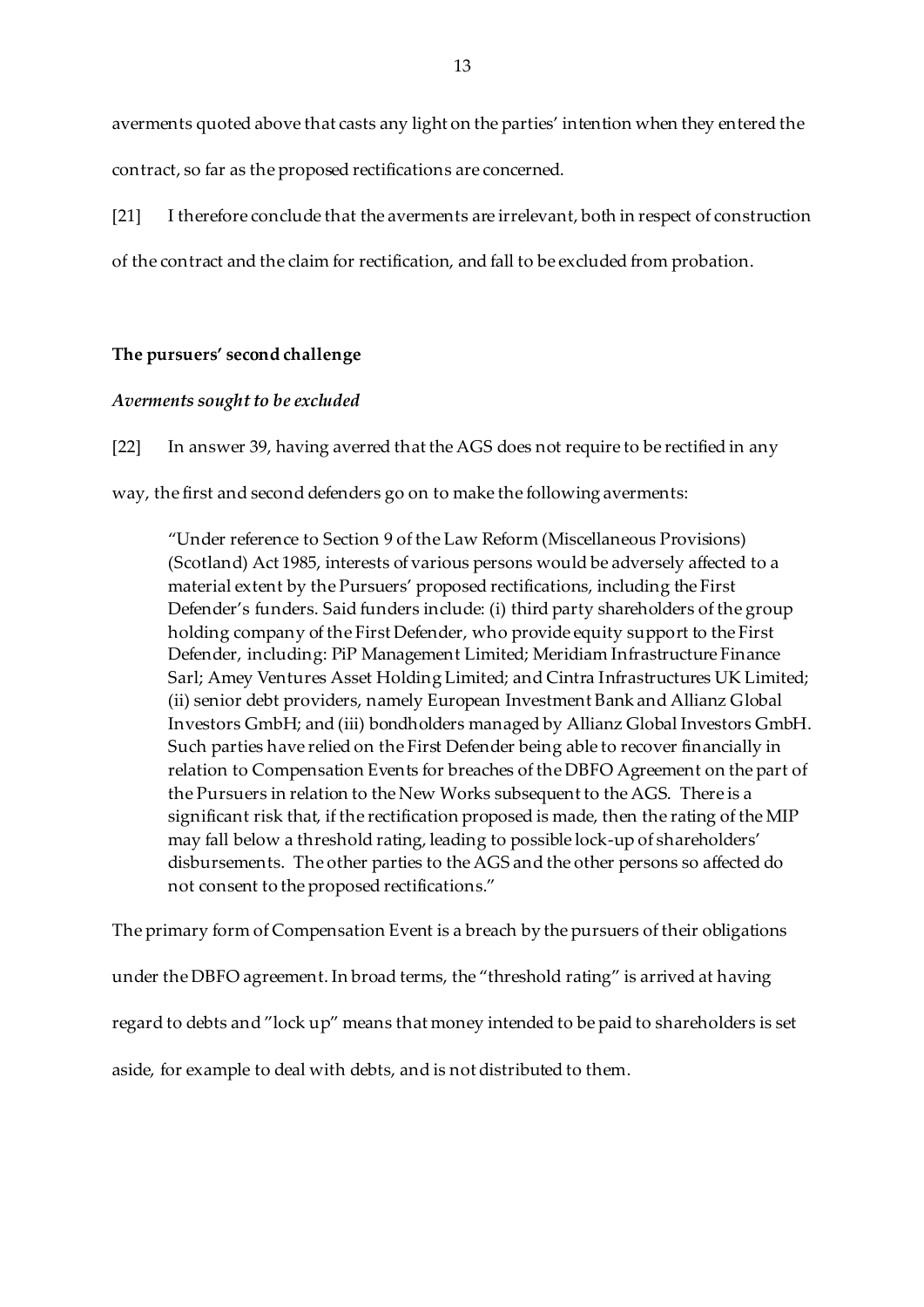## *Sections 8 and 9 of the 1985 Act*

[23] For present purposes, the relevant provisions of sections 8 and 9 of the Law Reform

(Miscellaneous Provisions) (Scotland) Act 1985 are as follows:

"8. - Rectification of defectively expressed documents

(1) Subject to section 9 of this Act, where the court is satisfied, on an application made to it, that—

(a) a document intended to express or to give effect to an agreement fails to express accurately the common intention of the parties to the agreement at the date when it was made;…

it may order the document to be rectified in any manner that it may specify in order to give effect to that intention.

(2) For the purposes of subsection (1) above, the court shall be entitled to have regard to all relevant evidence, whether written or oral...

9. – Provisions supplementary to section 8: protection of other interest.

(1) The court shall order a document to be rectified under section 8 of this Act only where it is satisfied –

(a) that the interests of a person to whom this section applies would not be adversely affected to a material extent by the rectification; or

(b) that that person consented to the proposed rectification.

(2) Subject to subsection (2A) and (3) below, this section applies to a person (other than a party to the agreement or the grantor of the document) who acted or refrained from acting in reliance on the terms of the document, with the result that his position has been affected to a material extent."

### *Submissions*

### *Pursuers*

[24] The persons whom the defenders identified are the first defenders' funders, said to

"include" certain entities, some of whom are named and others not. They say these persons

have "relied" on the ability of the first defender to recover for post-AGS Compensation

Events, but not what they have done or not done in such reliance. The defenders do not say

how the position of these persons has been affected, let alone affected to a material extent.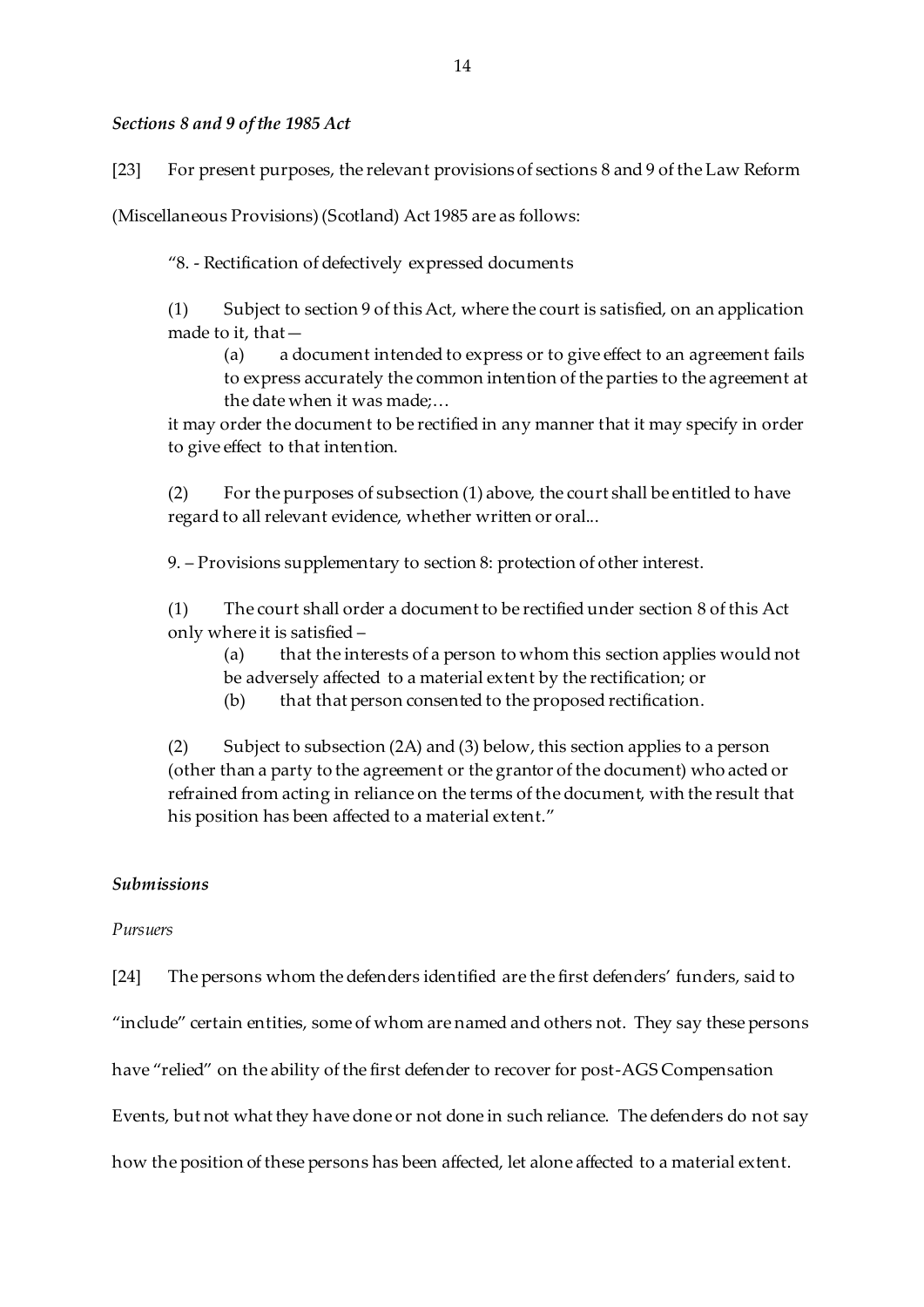They do not state which element of the proposed rectification would adversely affect the said persons. It is not stated what it was in the clause that they were relying on or when they acted or refrained from acting. Without an articulation of each of the above elements, the averments in relation to section 9 were irrelevant.

[25] In any event, the rectifications sought were irrelevant to the question of the ability of the first defender to make financial recovery for Compensation Events arising after the date of the AGS. The defenders appeared to have confused the rectifications sought in the second conclusion with the construction sought in the first conclusion. They were really saying that the third parties relied on the construction of Clause SIXTH that they contend as being the correct one (although they still do not say what they did or did not do in such reliance). The averments are therefore irrelevant to the question of rectification. Furthermore, the averments demonstrated the undesirability of embarking on a lengthy inquiry into these points.

### *Defenders*

[26] It was not apparently contested by the pursuers that these are third parties capable of having relevant interests in the proposed rectification. The proposed rectification seeks to insert the word "pecuniary"' immediately before the words "claims of any nature" in Clause SIXTH. That insertion could, if allowed, have a clear impact on the first defender's third party shareholders, senior debt providers and bondholders as set out in the averments. It was obviously implicit in the averments that these third parties have maintained their investments in the first defender in reliance on the first defender being able to make financial recovery as averred. The rectification proposed will have an inevitable impact on the financial standing of the first defender, which in turn will have impacts upon the named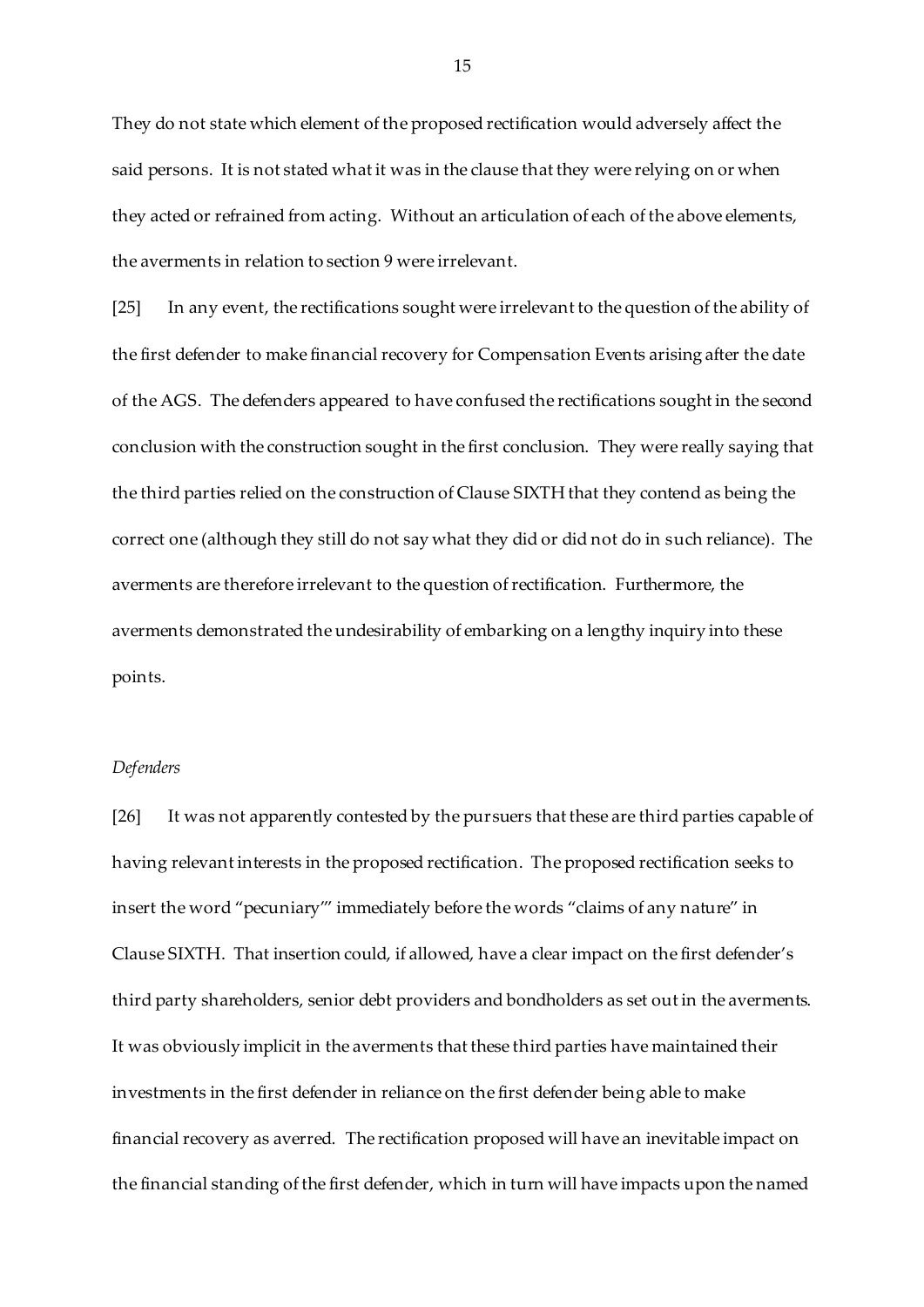persons, and that cannot at this stage be quantified unless and until rectification takes place. The position of the shareholders was, however, particularly highlighted, in that the consequence of possible lock-up of shareholders' disbursements is narrated. Accordingly sufficient had been averred in the circumstances to permit the interests of these third parties, and at least the first defender's shareholders, to be considered for the purposes of section 9 of the 1985 Act and for the relevant averments to be remitted to proof before answer.

[27] The pursuers' contention that the rectifications sought are irrelevant to the question of the first defender's ability to make financial recovery was patently incorrect. The insertion of the word "pecuniary" would have wide-ranging consequences for the defenders and, as a result, the third party funders. Section 9(1) provided safeguards for the interests of third parties: *McClymont* v *McCubbin* 1994 SC 573, Lord Murray at 581. In light of these averments, therefore, it is incumbent upon the pursuers to lead evidence to demonstrate that the interests of these third parties would not be adversely affected to a material extent by the proposed rectification.

[28] Further, even if the terms of section 9 were not engaged directly by, for example, a third party appearing and seeking to resist rectification (as in *Norwich Union Life Insurance Society* v *Tanap Investments VK Ltd (No 3)* 1999 SLT 204, on appeal 2000 SC 515), the decision of the court under section 8 of the 1985 Act as to whether to order rectification is always a discretionary one: *Bank of Scotland* v *Brunswick Developments (1987) Ltd* 1997 SC 226. Lord President (Rodger) at 230H-231G. In exercising its wide discretion on whether to rectify, and if so on what terms, the court will wish to have before it relevant information as to the likely consequences of the making of the rectification proposed on third parties, such as those listed by the defenders in the criticised averments: see section 8(2) of the 1985 Act.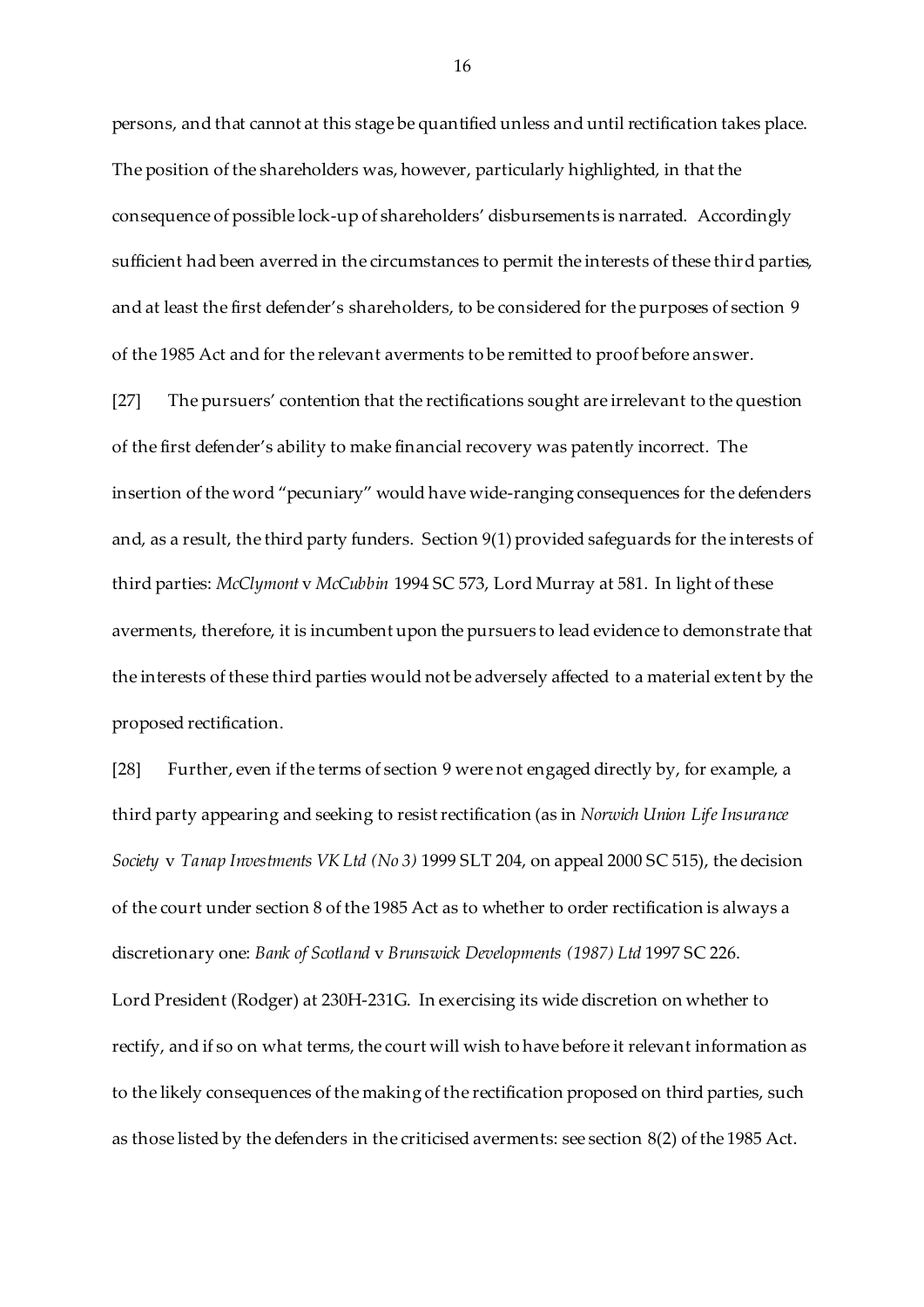Accordingly, even if the court considered that the terms of section 9 may not have been precisely met, then the averments remained relevant under section 8.

#### *Second challenge: decision and reasons*

[29] The reason for the second conclusion being sought was not made absolutely clear to the court. Senior counsel for the pursuers explained that the second conclusion (and to an extent the first) anticipated that the defenders might run an argument which reflected an adjudicator's decision in an adjudication involving the parties. In that decision, the adjudicator appeared to conclude that, on the pursuers' approach to construction, all of their obligations under the DBFO relating to the New Works would become unenforceable. He saw that as unacceptable and therefore adopted a much narrower approach to construing Clause SIXTH. The pursuers' proposed construction in this case would not have that result. However, should that proposed construction not be accepted, in the alternative the rectification sought to make it clear that the defenders were not giving up all of their rights and that it was just pecuniary claims that were being given up, with some exceptions not given up. As I understood the pursuers' position (which is also the defenders' understanding) Clause SIXTH, as rectified, would have the meaning argued in relation to the first conclusion. So, in short, the pursuers appear to seek rectification in case Clause SIXTH is construed as having very wide effects which could be seen as unacceptable and which might allow the defenders' alternative position on construction, in the absence of rectification, to be favoured.

[30] But whatever is the purpose of the pursuers' conclusion for rectification, the issue for the court is the relevance of the defenders' averments as quoted above. It is notable that the averments are made expressly under reference to section 9 of the 1985 Act. It is stated that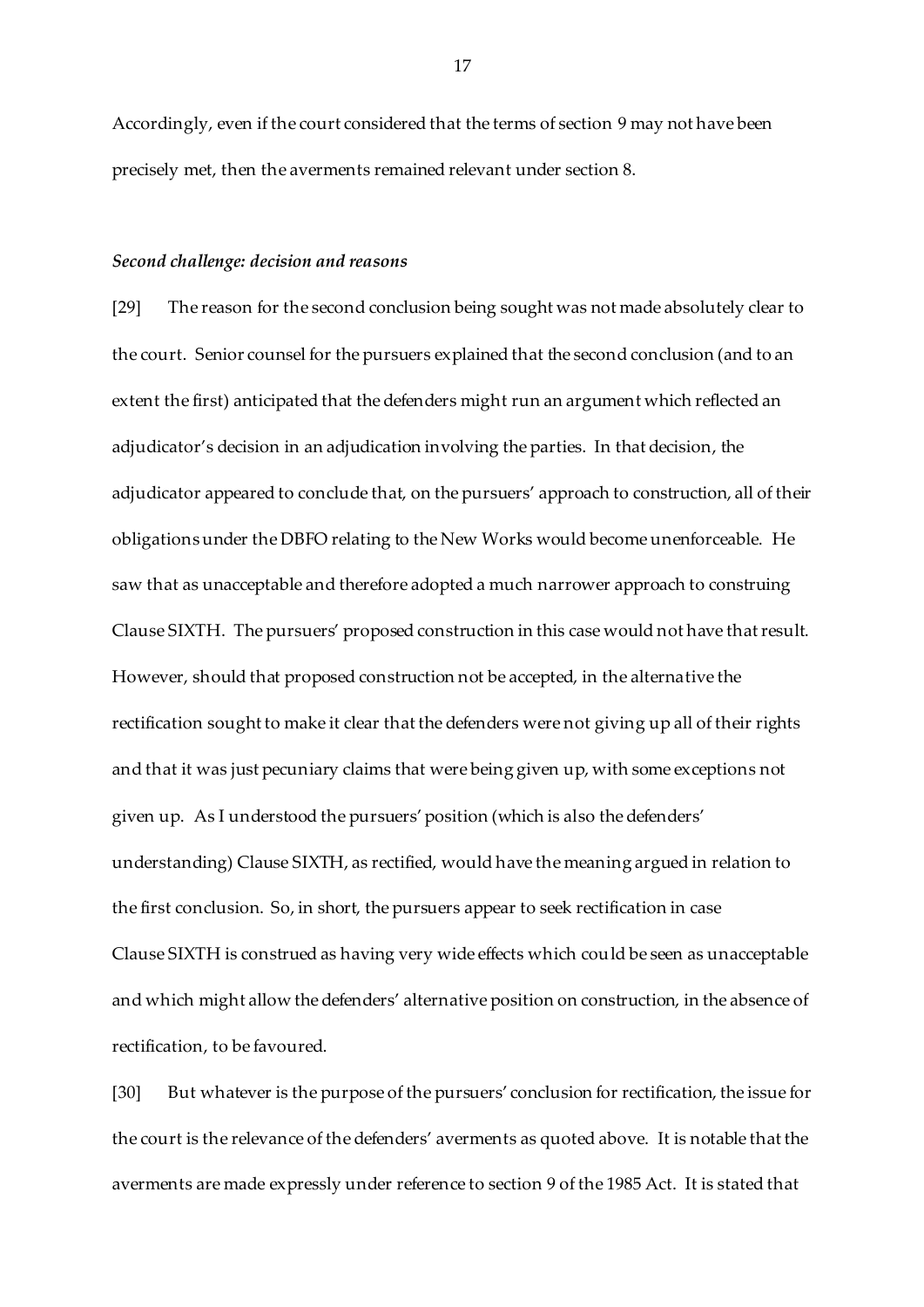they concern an allegedly material adverse effect on the named third parties. There is no suggestion that evidence based upon these averments would have any impact upon the question of whether Clause SIXTH fails to express accurately the common intention of the parties to the agreement at the date when it was made. I therefore reject the subsidiary contention for the defenders that even if irrelevant for the purposes of section 9, the averments would be relevant in respect of section 8.

[31] Turning then to section 9, for present purposes the starting point is whether the third parties named in the defenders' averments acted or refrained from acting in reliance on the terms of Clause SIXTH with the result that their position has been affected to material extent. There require to be clear averments to that effect. No express averment is made about any of the third parties acting or refraining from acting in reliance on those terms. There is a general averment to the effect that those parties relied on the first defender "being able to recover financially in relation to Compensation Events for breaches of the DBFO Agreement on the part of the Pursuers in relation to the New Works subsequent to the AGS". However, there is no averment that this is based upon what they understood Clause SIXTH to mean or about what actings they carried out, or refrained from carrying out, in reliance on Clause SIXTH. It cannot be taken, as was suggested on behalf of the defenders, as obviously implicit that these third parties have maintained their investments in the first defender in reliance on the first defender being able to make financial recovery in terms of Clause SIXTH. These averments are therefore irrelevant also in respect of section 9. [32] Senior counsel for the pursuers made the further point that there is no explanation of why, with the insertion of the word "pecuniary" before the word "claims" and the express insertion to reserve payment under the payment mechanism, the interests of the third parties would be adversely affected to a material extent by the rectification. I see force in